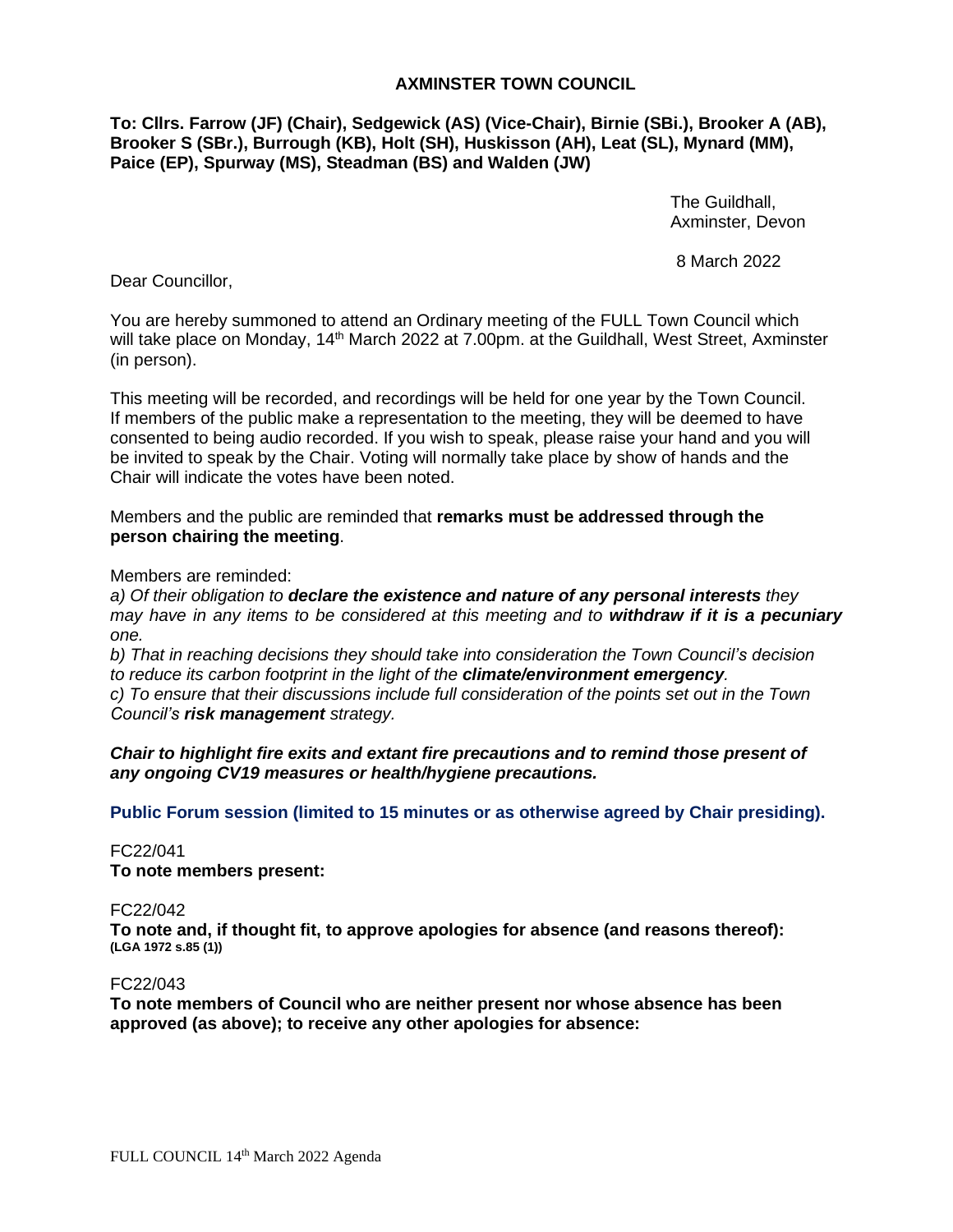# FC22/044

**To receive any declarations of interest from members of the committee in relation to items of business on this agenda and to note any dispensations previously afforded:** *This does not preclude the need for members to declare any additional interests that may* 

## *arise during the meeting.*

At the FULL Council meeting held 14/02/2022, Cllr. Farrow was afforded a dispensation\* to discuss and vote upon matters pertaining to parish allotments. This dispensation applies until May 2023 (unless rescinded prior to that date) and is afforded in respect of Cllr. Farrow's disclosable pecuniary interests as set out in the Register of Members Interests. *\* Localism Act 2011 (s.33)*

#### FC22/045i)

**To consider and, if thought fit, to approve the minutes of the meeting of the FULL Council held on Monday 14 th February 2022 as previously circulated to members and published online:**

## FC22/045ii)

**To consider any matters arising from the minutes of that meeting:**

## FC22/045iii)

**To note the minutes of the following Committee meetings held (as dated below) and to consider any matters arising from those minutes:**

- a) Planning Committee meeting held 21/02/2022
- b) Planning Committee meeting held 07/03/2022
- c) Strategy and Finance Committee meeting held 28/02/2022
- d) Employment Committee meeting held 15/02/2022
- e) Operations Committee meeting held 01/03/2022

## FC22/046

**To consider the recommendations from those committees (as per schedule circulated to members & published online) and, if thought fit, to approve these as Council policy (by way of resolution): \***

*\* Only recommendations which fall outside of the relevant Committee's Terms of Reference require FULL Council approval, unless the relevant Committee has formally deferred the decision to FULL Council, as specified within the minutes of that meeting.*

## FC22/047

**To consider any matters listed on this agenda that Councillors consider should be dealt with as confidential business as per the provisions of The Public Bodies (Admission to Meetings) Act 1960 (other than those already shown below as Part Two business – see agenda items FC22/063 to 066 incl.):**

#### FC22/048

**To receive update on the Casual Vacancy for Town Councillor for the Weycroft Ward of Axminster created by the resignation of former Councillor, Charles Hall:**

*Proper Officer to outline the legal process behind this item of business and to provide an update on the current status of the Casual Vacancy and the ongoing ATC/EDDC statutory process.*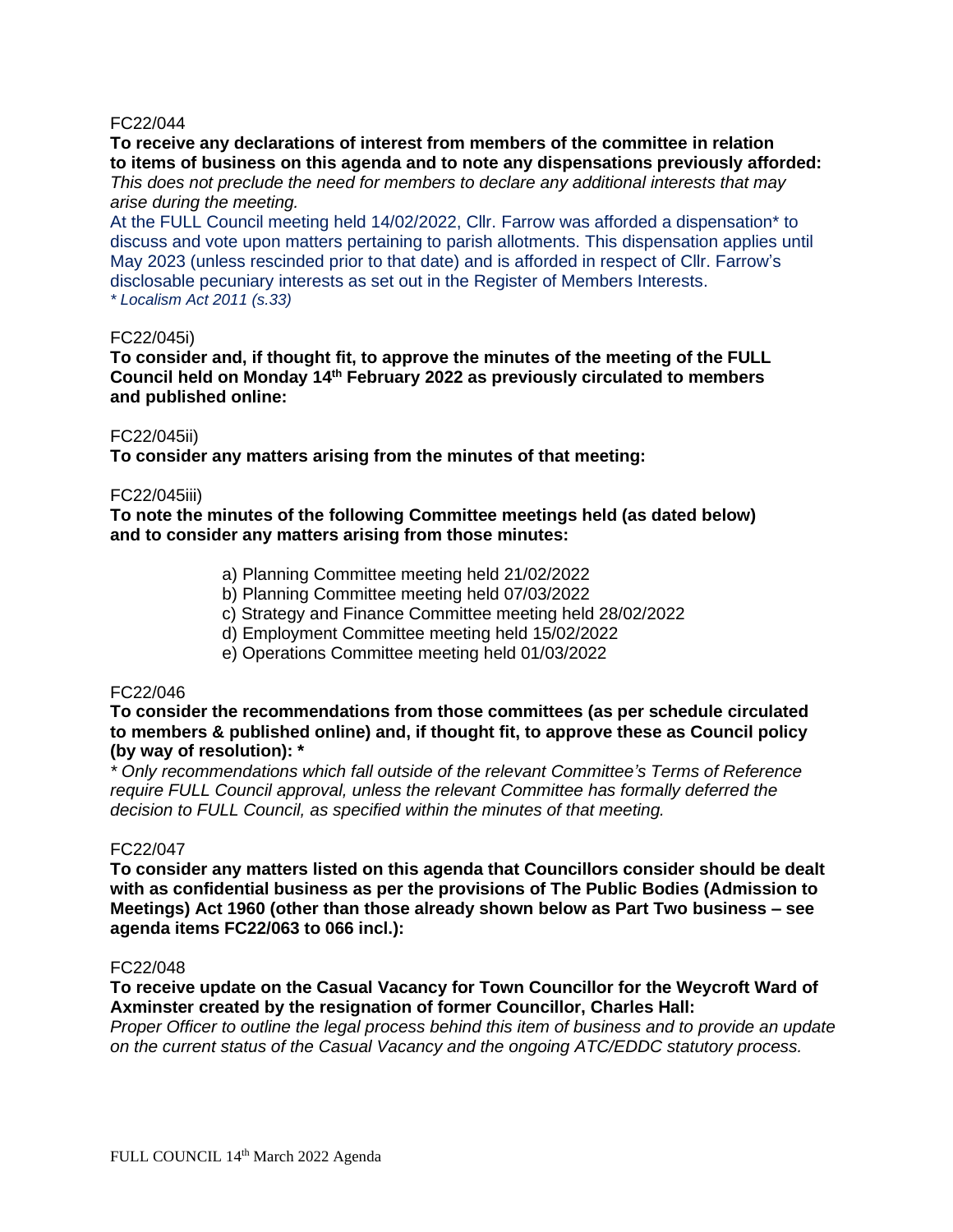## FC22/049 i)

**To consider nominations for the vacant Town Councillor positions on the Guildhall Management Committee:**

## FC22/049 ii)

**To consider nominations for the vacant membership positions on the established Town Council Committees:**

i) Planning Committee

ii) Strategy & Finance Committee

iii) Operations Committee

# FC22/050

**To receive any updates pertaining to the Town's celebration of Her Majesty The Queen's Platinum Jubilee in June 2022:**

# FC22/051

**To consider update on Town Council's acquisition of, and the future plans for, the Jubilee Field (recreation area) off Boxfield Road; to consider designs and quotations for the proposed 'Jubilee Arch' at the entrance to the field from Boxfield Road:**

## FC22/052

## **To consider financial matters:**

a) To consider and, if thought fit, to approve payments for February 2022.

b) To receive, and note, Responsible Financial Officer's Report.

# FC22/053

## **To consider planning matters:**

a) To consider any planning applications awaiting consideration (and decision) that the presiding Chair wishes to be dealt with at this meeting (such applications to be detailed on a supplementary published agenda).

# **Council Business to be considered:**

#### FC22/054

**To review effectiveness of recent new Councillor induction training and to consider whether to hold a Councillor Open Day in the near future:**

## FC22/055

**To consider the recent Devon and Somerset Fire Service CRMP consultation report and to consider any comments/actions arising thereof:**

#### FC22/056

**To consider the latest EDDC Public WC report and its impact on Axminster's amenity and facility provision.**

#### FC22/057

**To consider the Urban Renewal Report provided to Council and to discuss how Axminster Town Council can best work with partner agencies and key stakeholders to facilitate change, improvement and economic regeneration in the town.**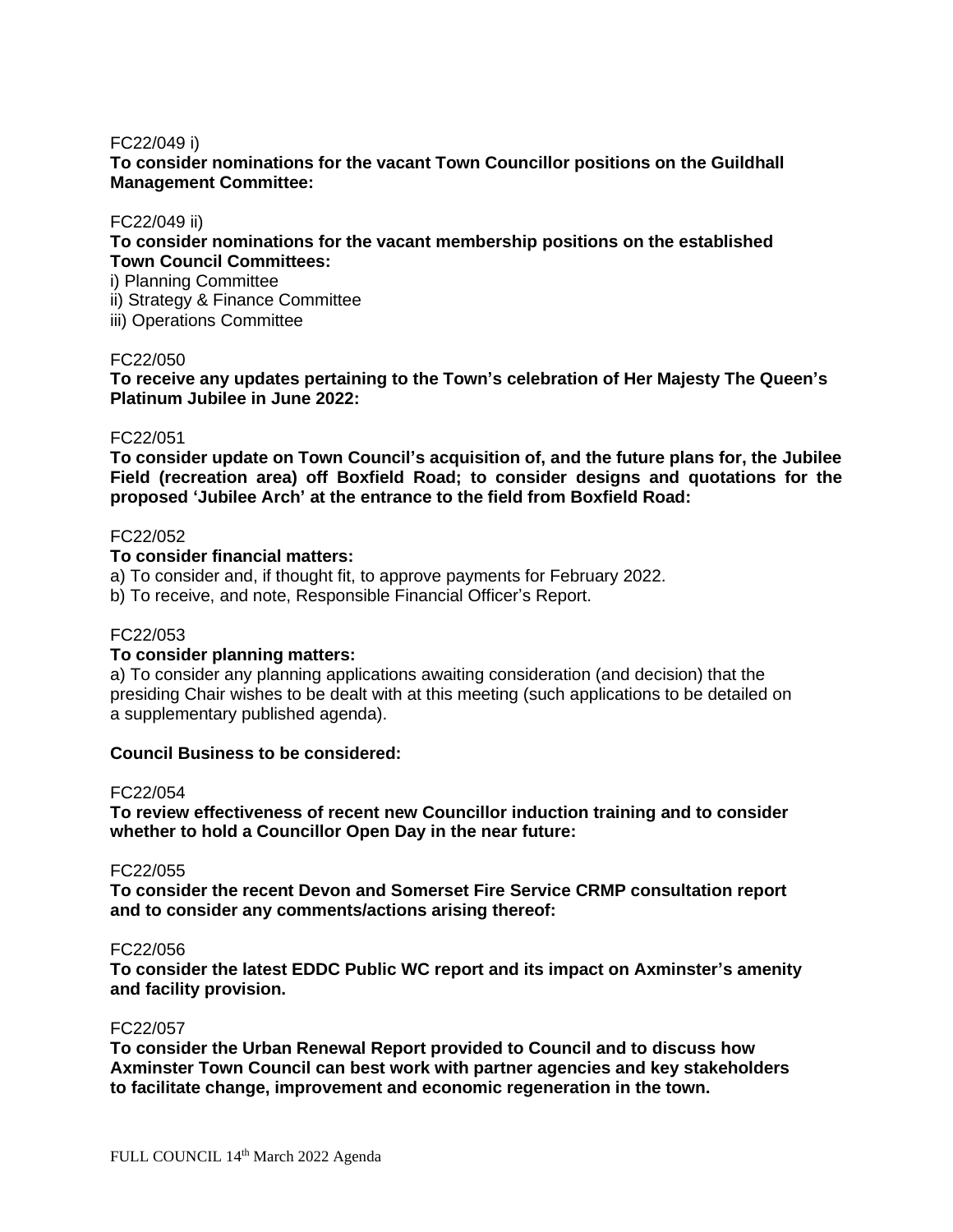## FC22/058

**To consider proposal by Cllr. Birnie that the Town Council should – in line with its published Climate Change Aims and Objectives – seek to reduce the usage of single-use plastic bottles brought into the Guildhall by members of the public and Councillors alike:**

#### FC22/059

**To note the installation and commissioning of the Town Council's Vehicle Activated Speed device (VAS) and to agree upon a frequency cycle for the placement of the VAS across the 5 mounting points in the parish:**

## FC22/060

**To consider a proposed amendment to the Planning Committee Terms of Reference to allow the Chair (and Vice-Chair) of that Committee, in conjunction with the Council's Proper Officer, to submit planning comments to EDDC by way of their delegated authority to act in this regard for applications which are either i) minor or ii) which must be commented upon by a date when no formal meeting of the Planning Committee is possible (any such delegated authority taken to be relayed to members of the committee beforehand and a majority consensus opinion sought prior to comment submission); such delegated authority to be reported to the next meeting of the Planning Committee:**

## FC22/061i)

**To consider any matters of urgency for noting / Chair's announcements.**

## FC22/061ii)

**To note correspondence received from parishioner regarding noise nuisance from aircraft traffic during the night; Council to agree upon action/response:**

#### FC22/062

**i) To note the date of the next FULL meeting of the Town Council; 11 th April 2022.**

# **ii) To note the date of the Annual Parish Meeting; 4th April 2022.**

*Vice-Chair to propose that under the provisions of the Public Bodies (Admission to Meetings) Act 1960, (as amended by the Local Government Act 1972 the public, (including the press) be*  excluded from the meeting as publicity would be prejudicial to the public interest by reason of *the confidential nature of the business to be transacted.*

#### FC22/063 (IC)

**To consider a confidential employment matter regarding the recent outcome of the NJC 2020-21 settlement:**

# FC22/064 (IC)

**To consider any recommendations from Committees which are deemed to be confidential by way of the financial information to be discussed/considered:**

#### FC22/065 (IC)

**To consider the content of a report from Locum Town Clerk regarding a confidential tenancy matter.**

#### *Continued overleaf*